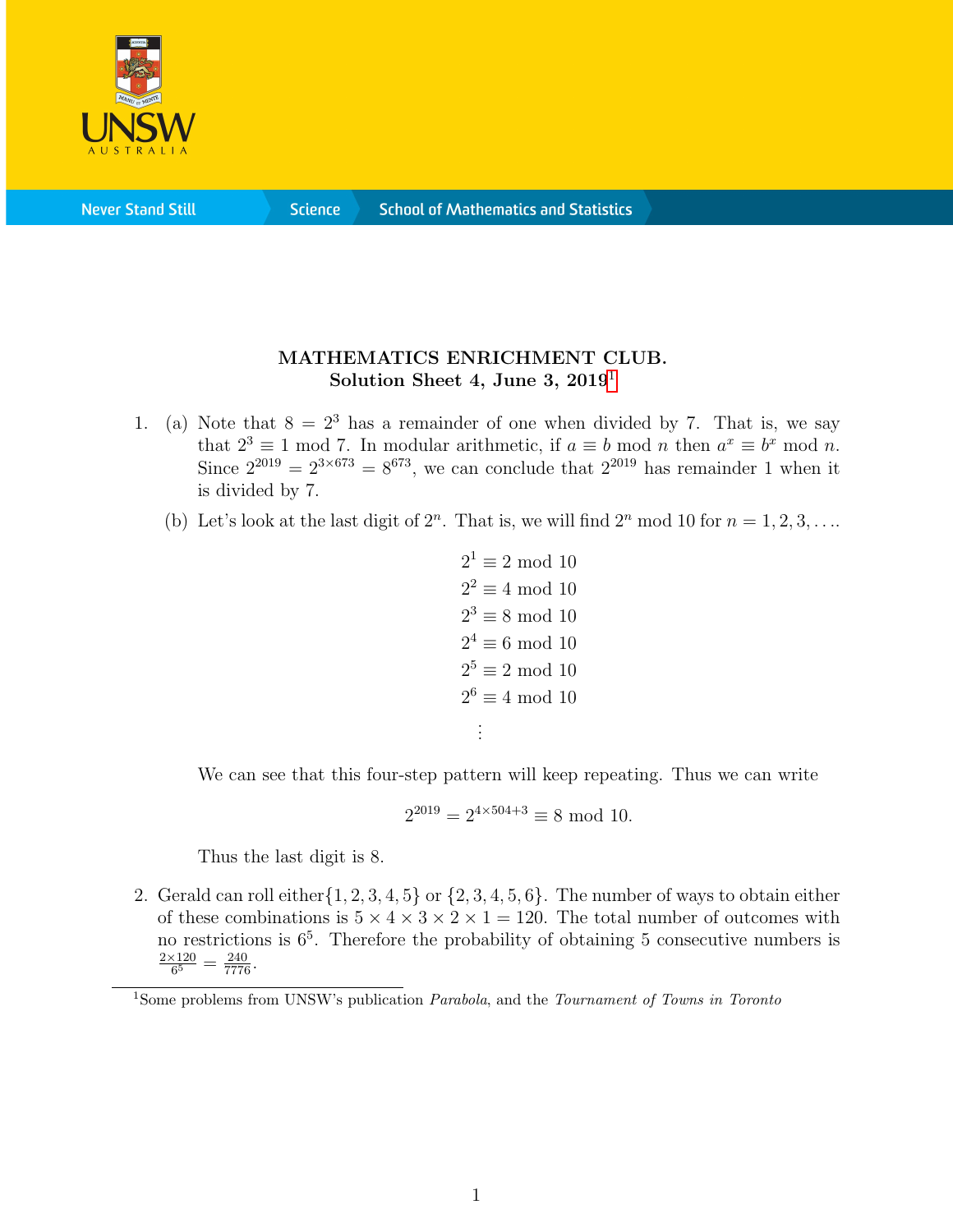$$
\sqrt{x + \sqrt{y + \sqrt{x + \sqrt{y + \dots}}}} = 7
$$
  

$$
\sqrt{y + \sqrt{x + \sqrt{y + \dots}}}} = 7^{2} - x
$$
  

$$
\sqrt{x + \sqrt{y + \dots}} = (49 - x)^{2} - 2
$$
  

$$
7 = (49 - x)^{2} - 2
$$
  

$$
x = 46.
$$

4. Let O be the centre of the pentagon, P the point of intersection between the bisector of the pentagon and one of it sides, and label the corners of the pentagon as shown below.



Since the pentagon is regular, we only need to look at the ratio of the shaded area of the  $\triangle OPC$ . Let Q be the point of intersection between CE and BD, then we are looking for the ratio of areas of  $\triangle OPC$  and  $\triangle OQC$ . It is probably easier to find the area of  $\triangle OQC$  by considering the difference of the areas of  $\triangle OPC$  and  $\triangle QPC$ , as these two right angled triangles share a common base.

It can be shown that the internal angle of a regular pentagon is 108°. Now, OC bisects ∠DPC, thus ∠OCP = 54°. Furthermore,  $\triangle CDE$  is an isosceles triangle with  $\angle CDE = 108^\circ$ . Thus  $\angle PCQ = 36^\circ$ . Consequently,  $OP = PC \tan 54^\circ$  and  $QP = PC \tan 36^{\circ}$ . Hence the ratio of the shaded region of  $\triangle OPC$  is given by

$$
\frac{OP - QP}{OP} = \frac{PC \tan 54^{\circ} - PC \tan 36^{\circ}}{PC \tan 54^{\circ}}
$$

$$
= 1 - \frac{\tan 36^{\circ}}{\tan 54^{\circ}}.
$$

5. Let a and b be the two primes we get from adding up the numbers in the divided set. The only even prime number is 2, and the sum of any numbers in the list is greater than 2, it follows that  $a$  and  $b$  must be odd. There is only two odd numbers 39 and 45 from the list, so these must be put into different sets. Furthermore, if all numbers are divided by 3, their remainders are  $0, 2, 0, 2, 0, 1, 0$  respectively. So to prevent a and